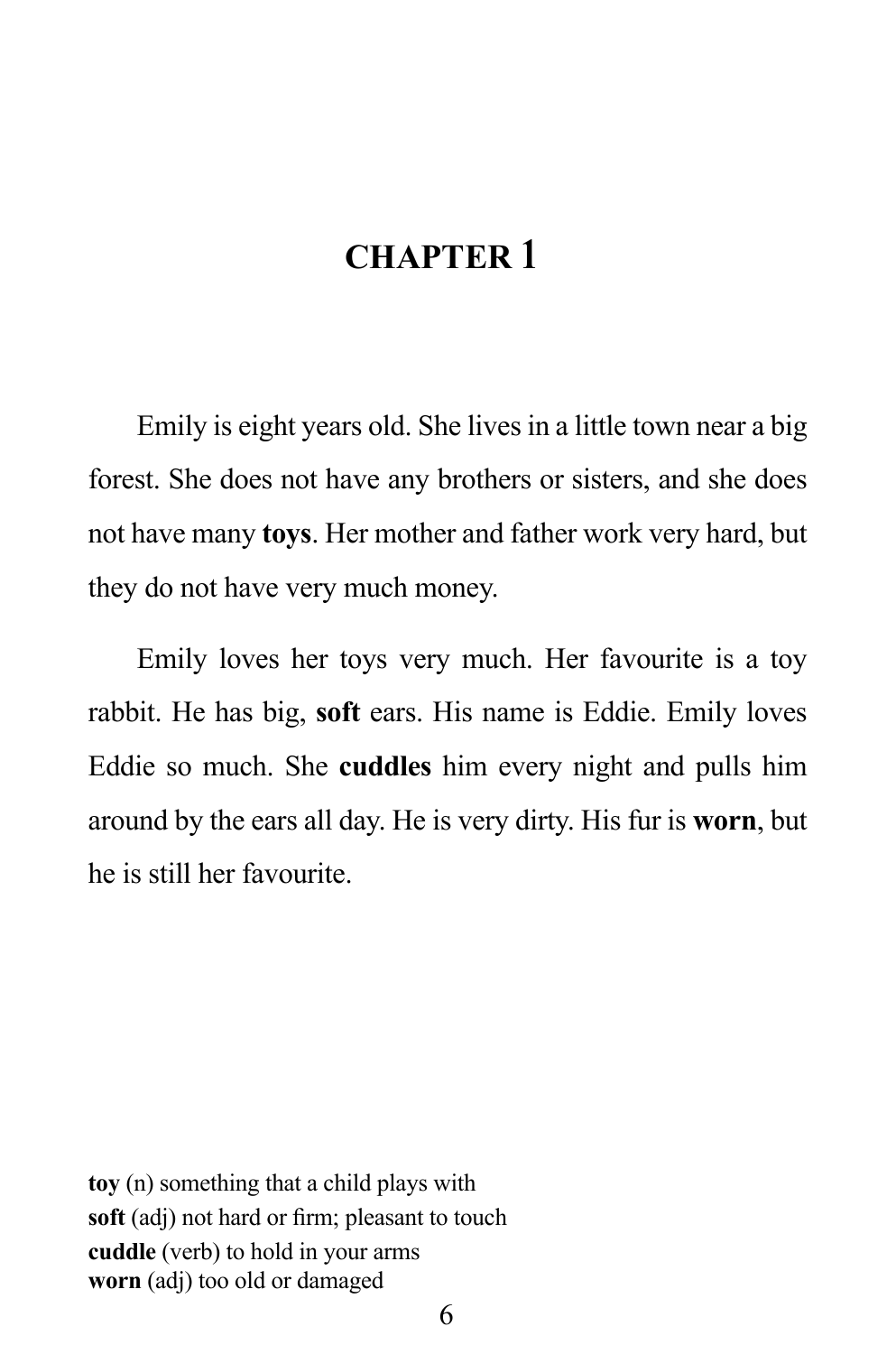

*Emily loves her toys very much. Her favourite is a toy rabbit.*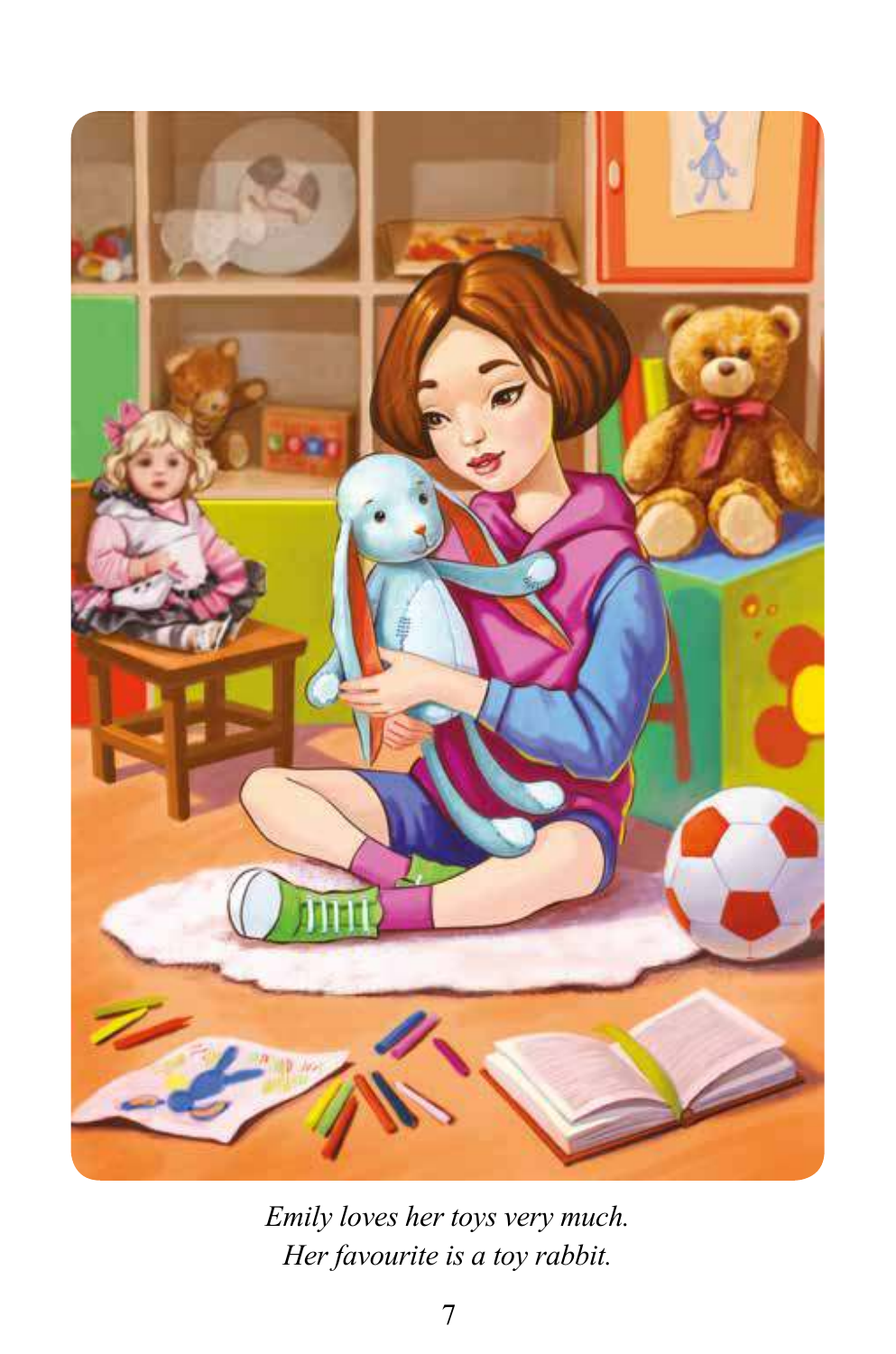Every day, after school, Emily and Eddie play with each other when her mother and father are at work. Some days, she reads books. Some days, she does school work. Other days, she goes for a walk. Every day, Eddie goes with her. He is her best friend. She loves him with all her heart.

Eddie knows Emily very well. She can tell. When she is **sad**, he looks at her to **cheer her up**. She tells him all of her **secrets**. Even Emily's mother and father don't know those secrets. Emily wants Eddie to talk, but he cannot talk because he is a toy. Sometimes Emily thinks, "Eddie cannot talk so he cannot tell anyone my secrets. This is a good thing."

One day, Emily goes into the forest with Eddie to play a game. They have a tea party. Emily is happy. Eddie is happy too. They play with each other all day long. Emily makes them both some more tea.

**sad** (adj) not happy, upset **cheer somebody up** (phrasal verb) to make somebody happier **secret** (n) a piece of information that you hide from other people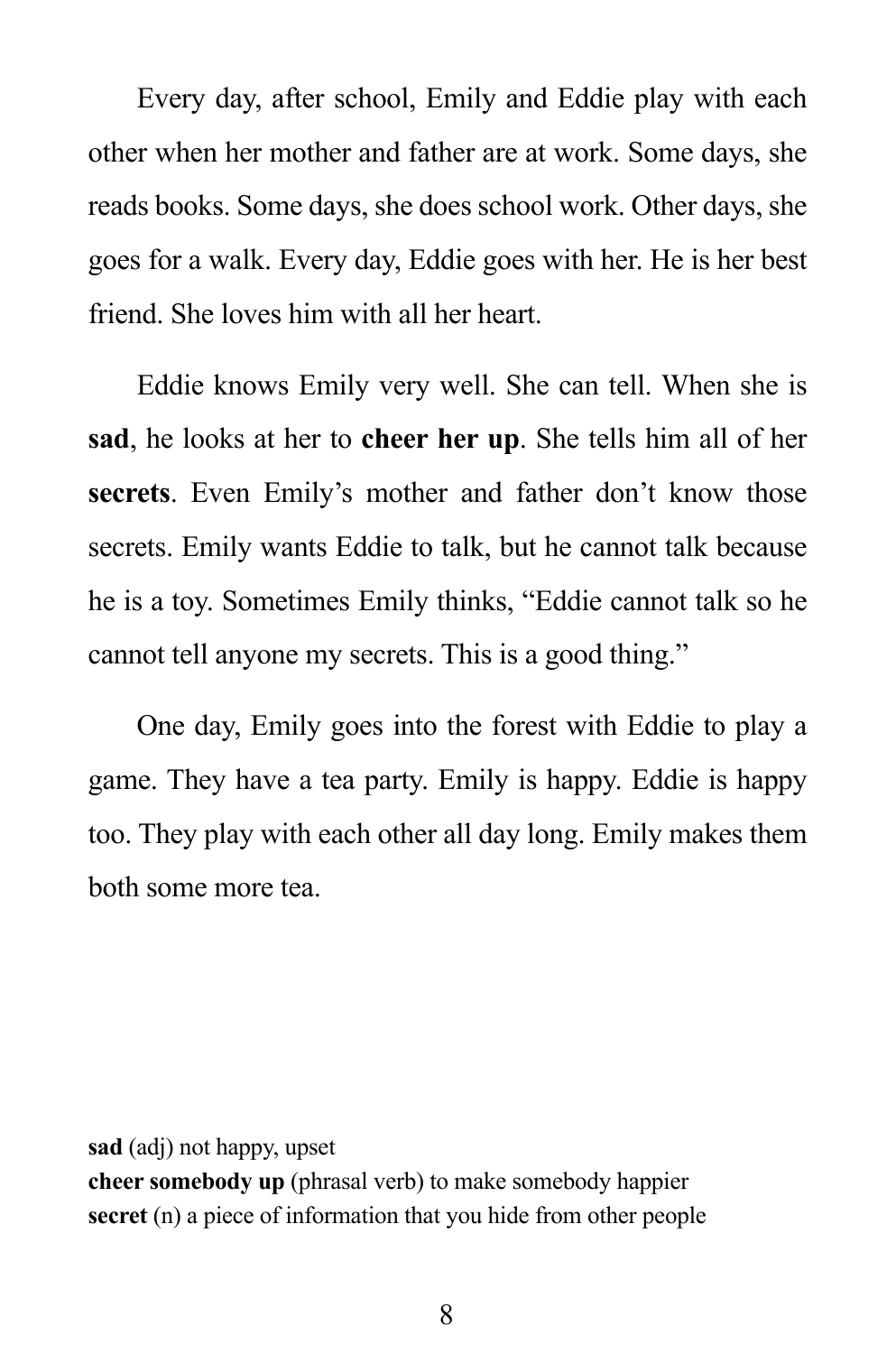

*She tells him all of her secrets.*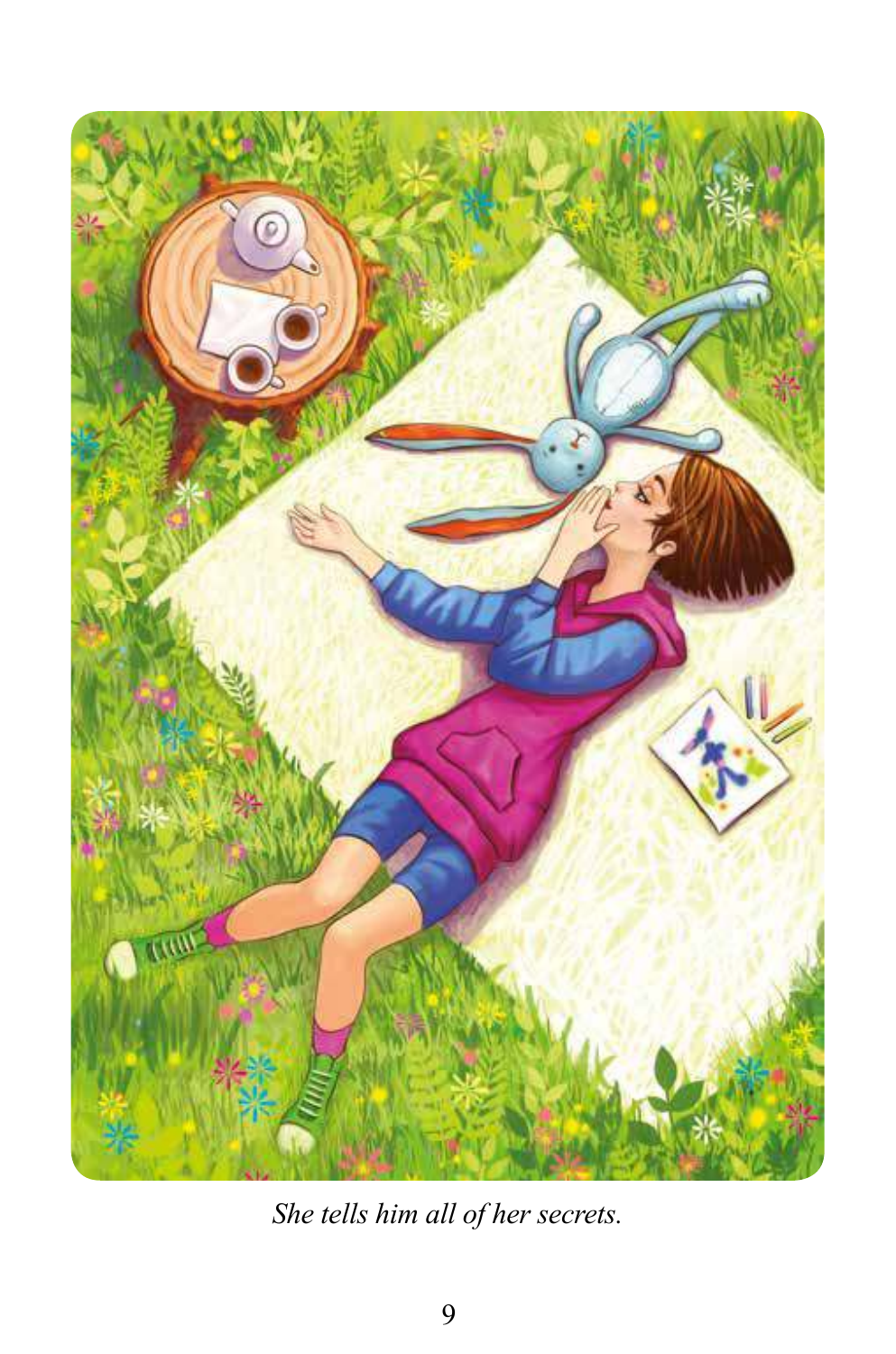Just then, Emily hears a noise. The noise comes from the forest. It is the sound of **laughter**. She thinks, "That is the sound of children. They are laughing."

Emily feels good because she wants to play with other children. She likes the sound. She follows it into the forest.

Emily has a smile on her face. She is happy. She holds Eddie **close**. She wants to play with the other children so she follows the sound deeper and deeper into the forest. Then, there behind some big trees, are three girls. They look a little older than Emily. Maybe they are 9 or 10, or even 11 years old.

**laughter** (n) the action or sound of laughing **close** (adj) near, not far away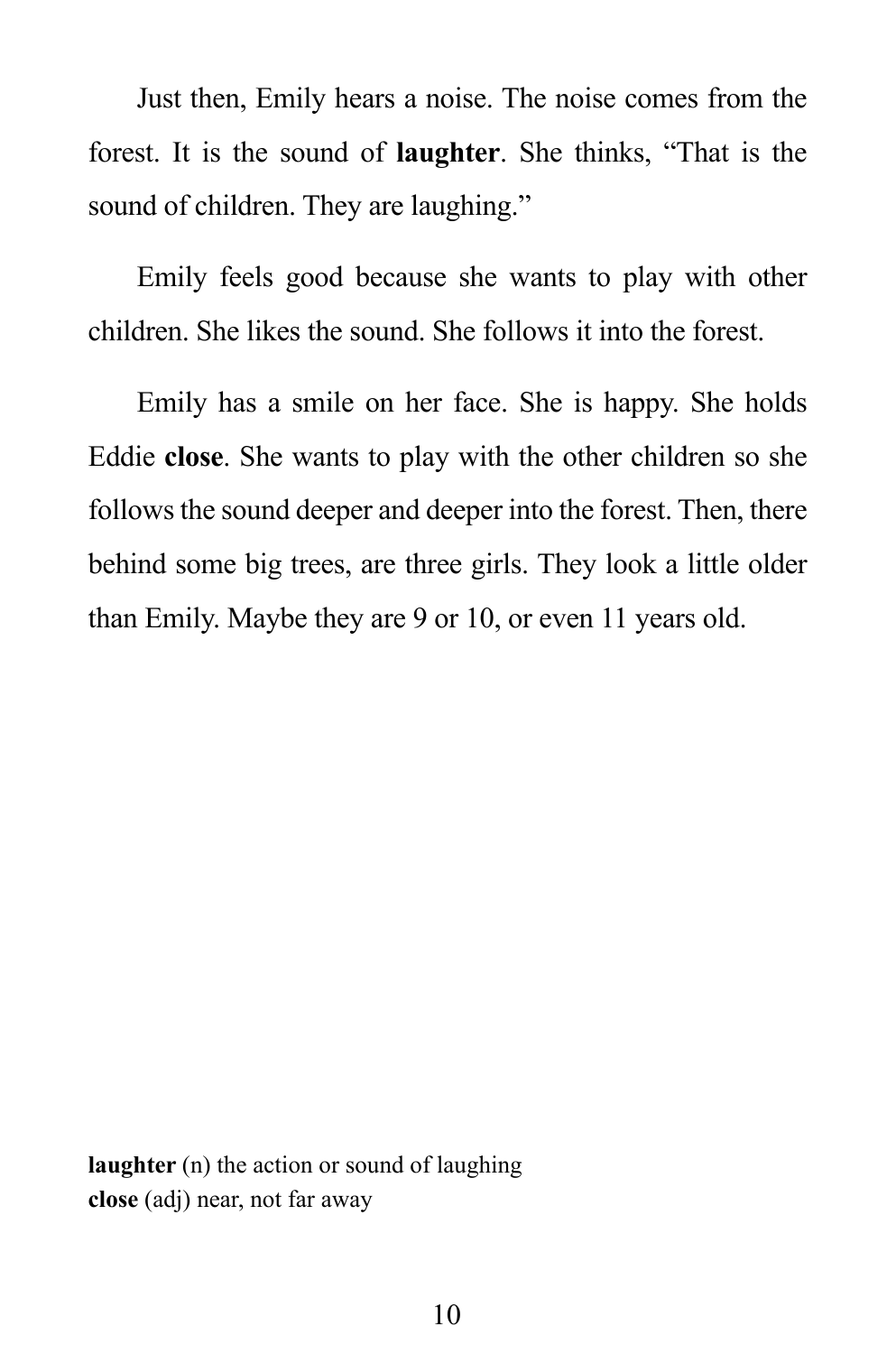

*Just then, Emily hears a noise. The noise comes from the forest.*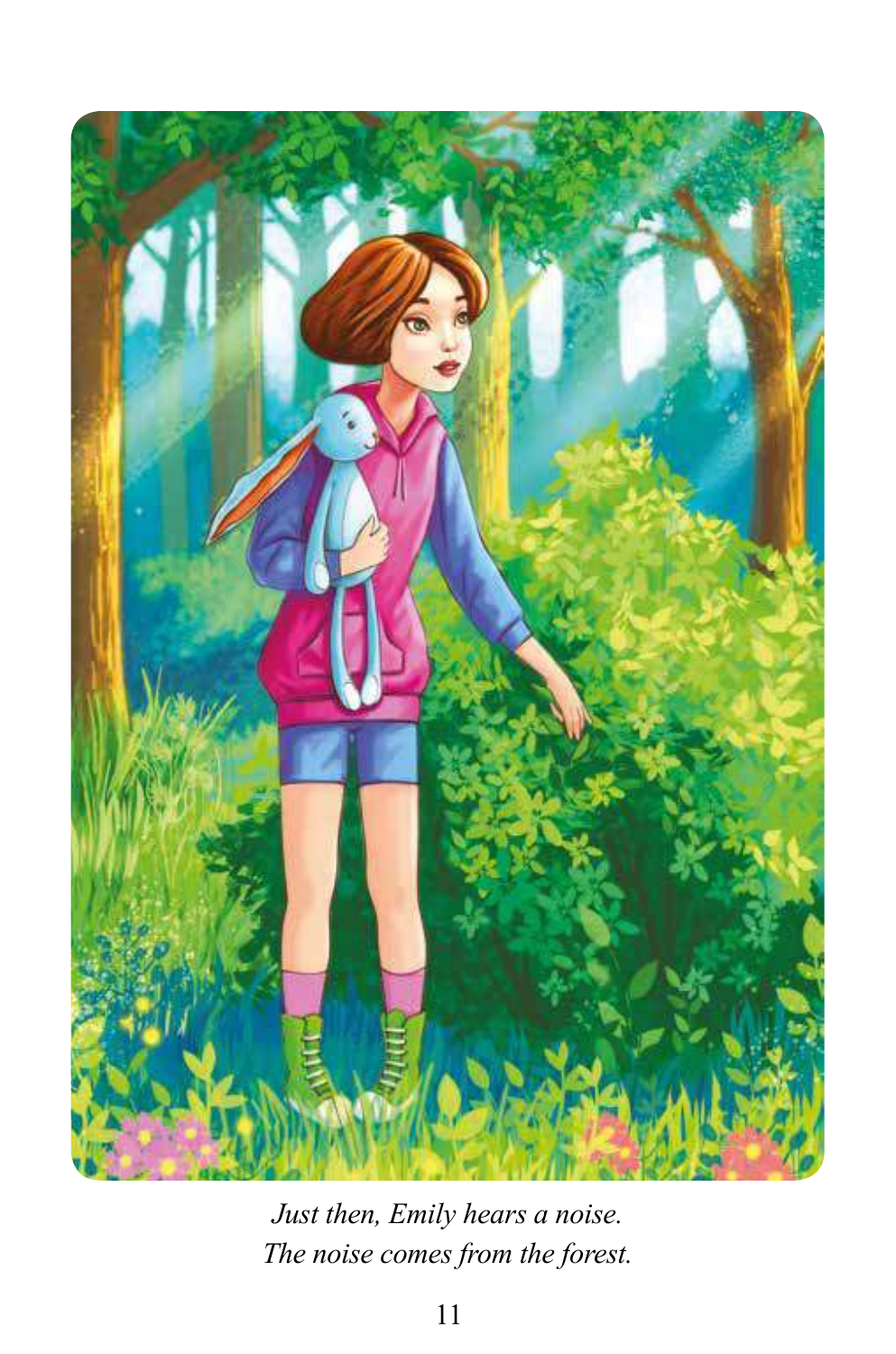At first, Emily does not feel very **brave**. She hides behind the trees. She looks at the girls as they play. They are having a good time. Soon, she begins to feel brave. She comes out from behind the trees.

"Hello," says Emily. "Can I play with you?"

The three girls turn and look at her. Their laughter stops. Then they turn to look at each other. The tall girl speaks first.

"Who are you?" she asks.

"My name is Emily and this is Eddie," says Emily, with a smile.

The tall girl looks at Emily, then at Eddie, and then back at her.

"That's not Eddie. That's my old toy rabbit," the tall girl says.

**brave** (adj) not afraid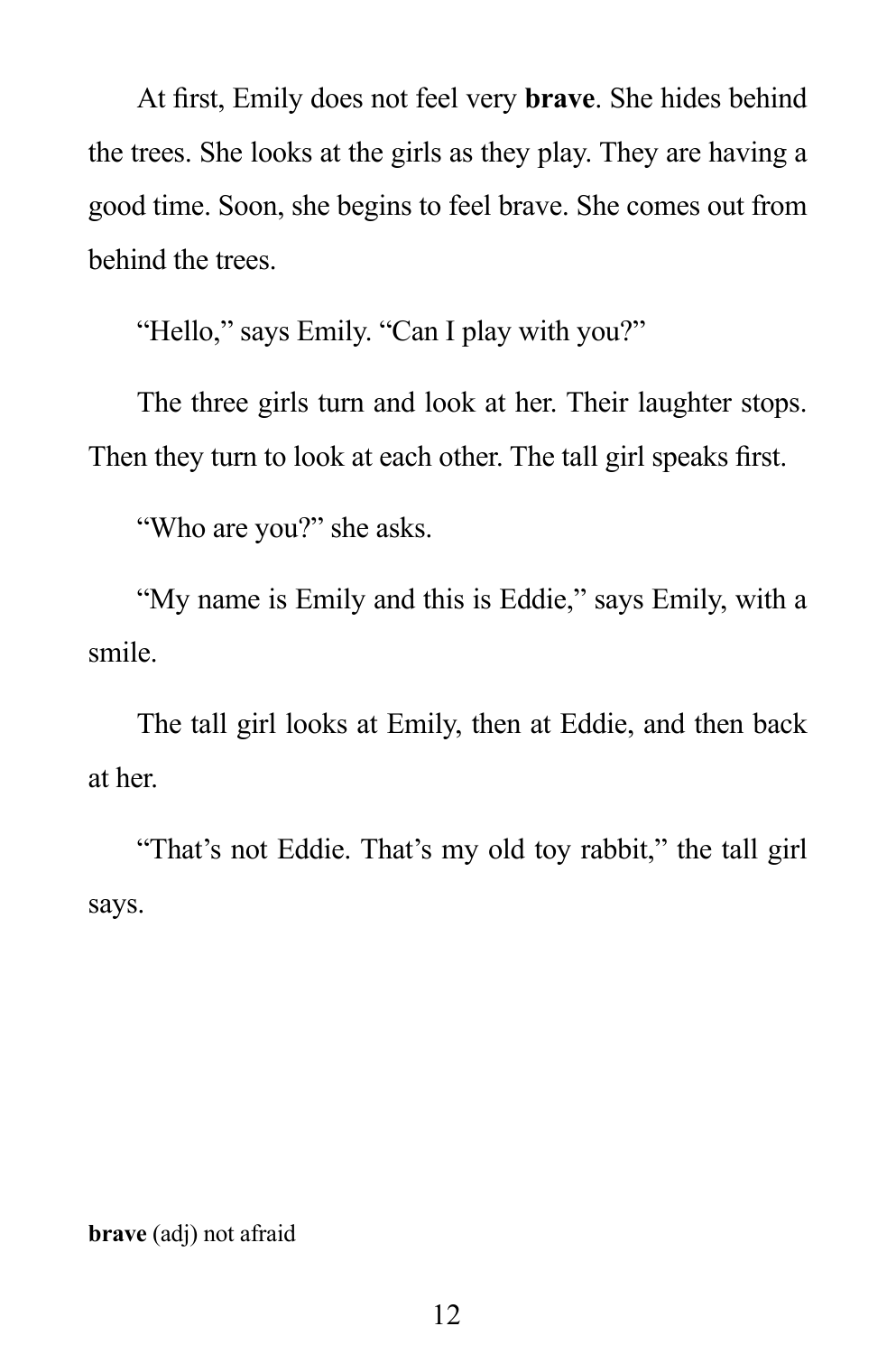

*"That's not Eddie. That's my old toy rabbit," the tall girl says.*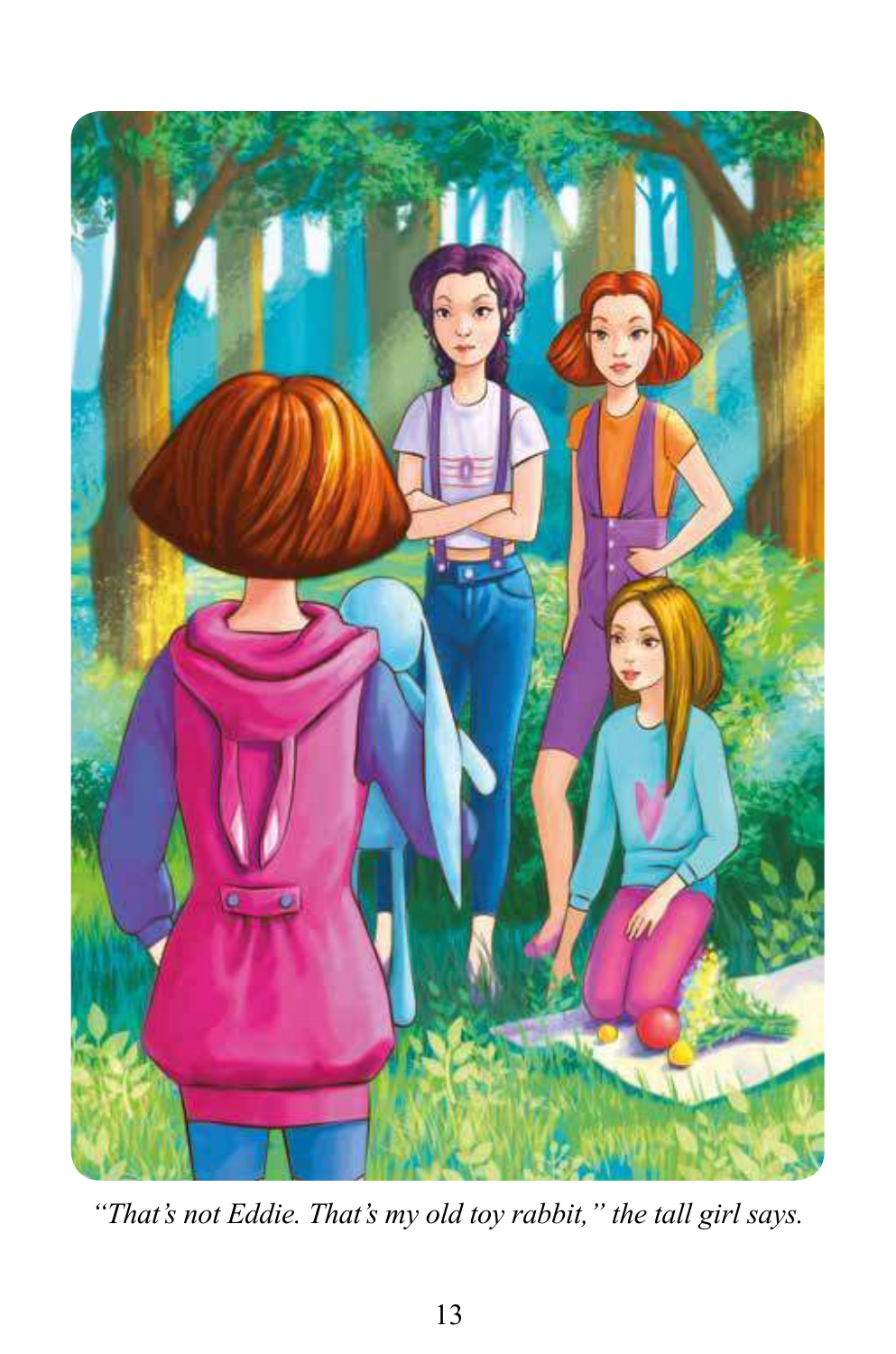## **CHAPTER 2**

Emily is **confused**. She cannot say anything. She does not feel happy now. She feels afraid. She holds Eddie close.

"He is Eddie. He is my best friend," says Emily.

The girl walks closer to Emily. She wants to take Eddie from Emily. Emily walks back, away from the tall girl.

**confused** (adj) unable to understand or think clearly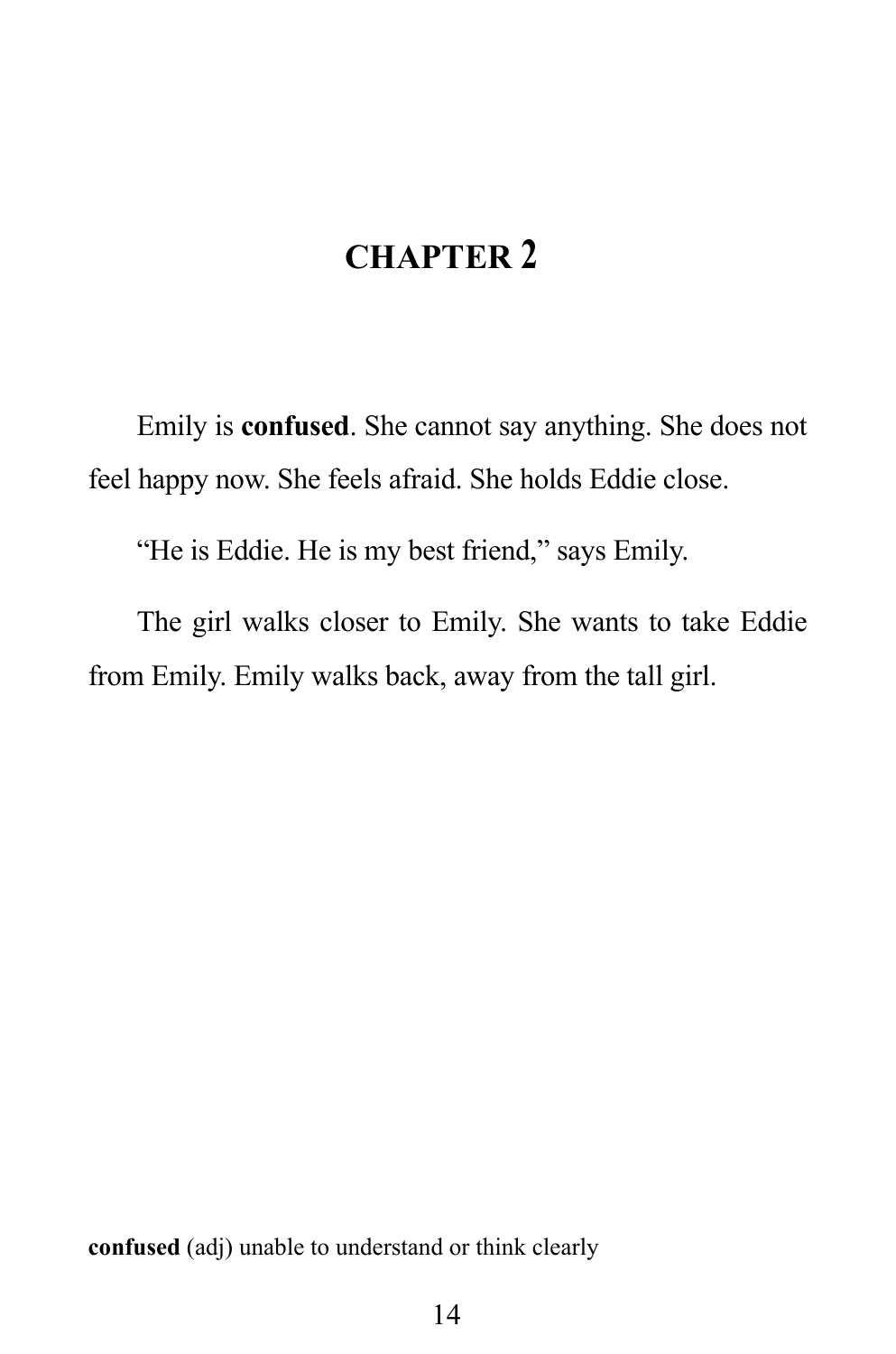

*She feels afraid. She holds Eddie close.*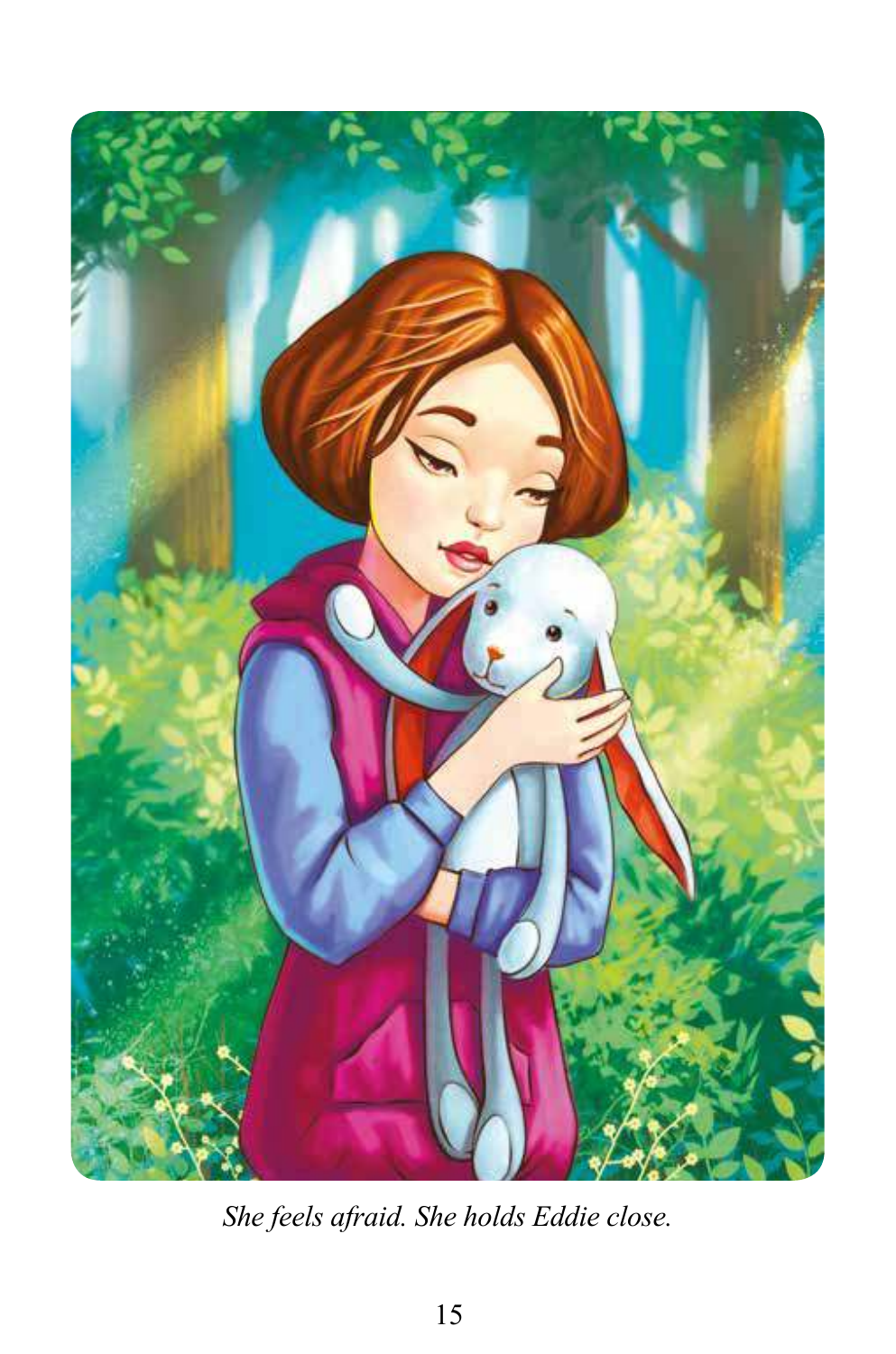#### **GLOSSARY**

**brave** (adj) not afraid **cheer somebody up** (phrasal verb) to make somebody happier **close** (adj) near, not far away **confused** (adj) unable to understand or think clearly **cuddle** (verb) to hold in your arms **fantastic** (adj) extremely good **laughter** (n) the action or sound of laughing **let go of** (idiom) to stop holding (somebody or something) **sad** (adj) not happy, upset **secret** (n) a piece of information that you hide from other people **soft** (adj) not hard or firm; pleasant to touch **toy** (n) something that a child plays with **tug-of-war** (noun) a contest in which two teams pull against each other at opposite ends of a rope **worn** (adj) too old or damaged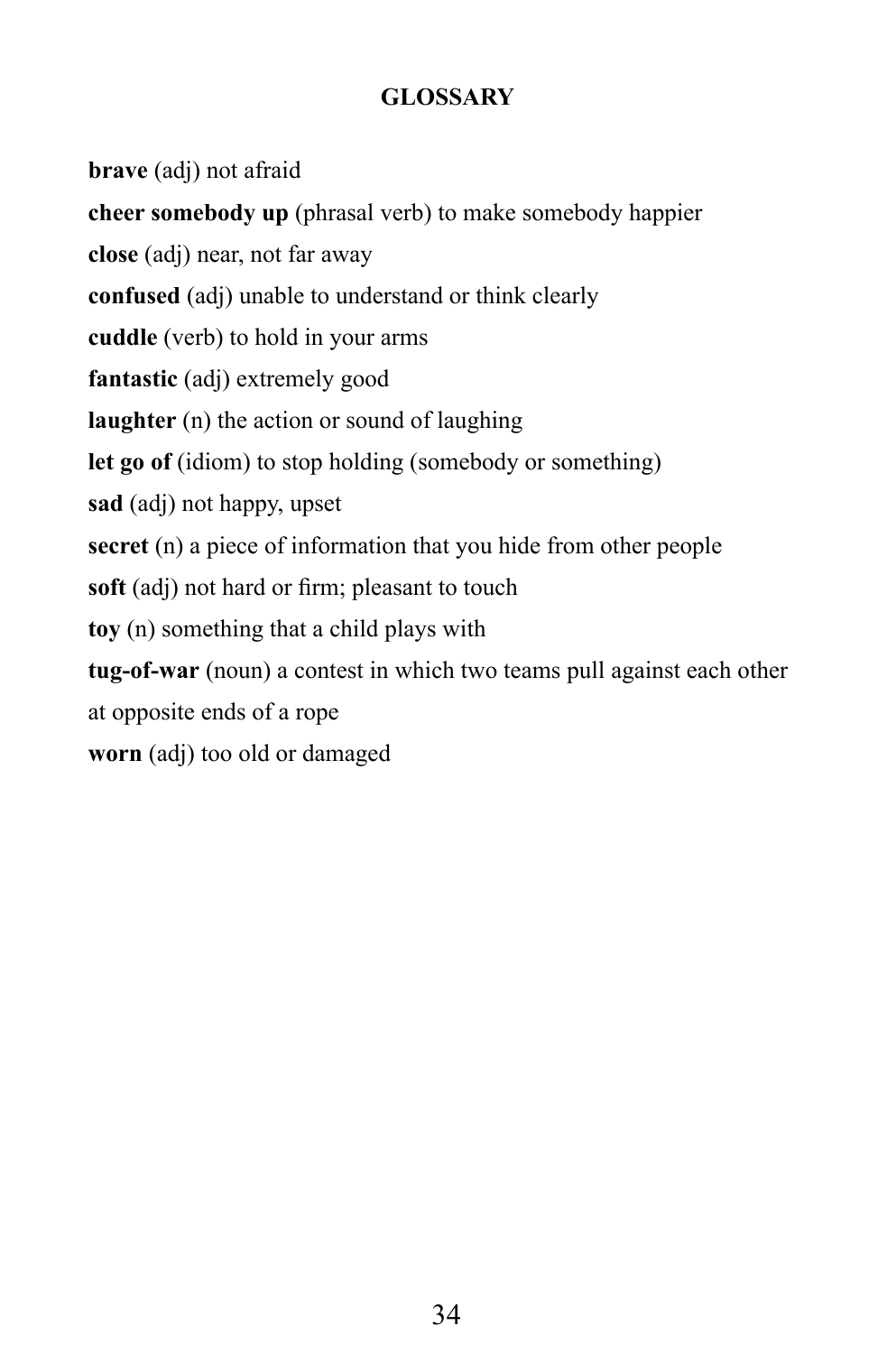### **Test 3 Answer the questions below.**

- 1. How old is Emily?
- 2. What do Emily and Eddie do after school?
- 3. Where does Emily see the other girls?
- 4. How many other girls are there in the forest?
- 5. Whose idea is the tug-of-war?
- 6. Who wins the tug-of-war?
- 7. Why does Sally give Eddie back to Emily?
- 8. What does Emily do after getting Eddie back?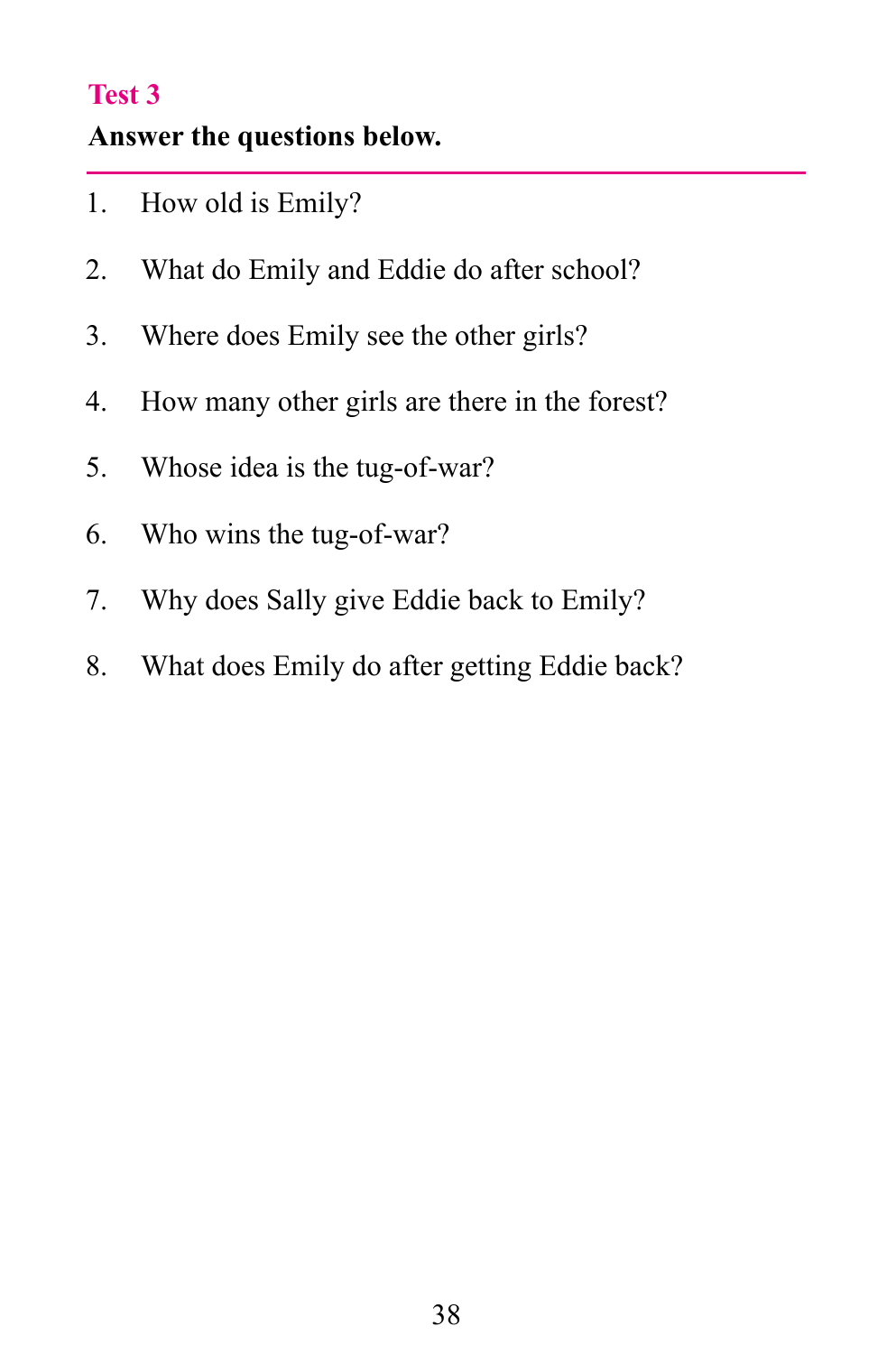# **GRAMMAR CHECK**

### **Test 1**

Write the question form of these sentences. Use where, how, what, or who.

| 1. | The noise comes from the forest.<br>Where does the noise come from? |
|----|---------------------------------------------------------------------|
| 2. | Emily lives in a little town near a big forest.                     |
| 3. | Eddie is Emily's best friend.                                       |
| 4. | Emily tells Eddie all of her secrets.                               |
| 5. | Emily hides behind the trees.                                       |
| 6. | Emily feels afraid.                                                 |
| 7. | Sally wins the tug-of-war.                                          |
| 8. | Sally and her friends look sad.                                     |
| 9. | They play every day after school.                                   |
|    |                                                                     |